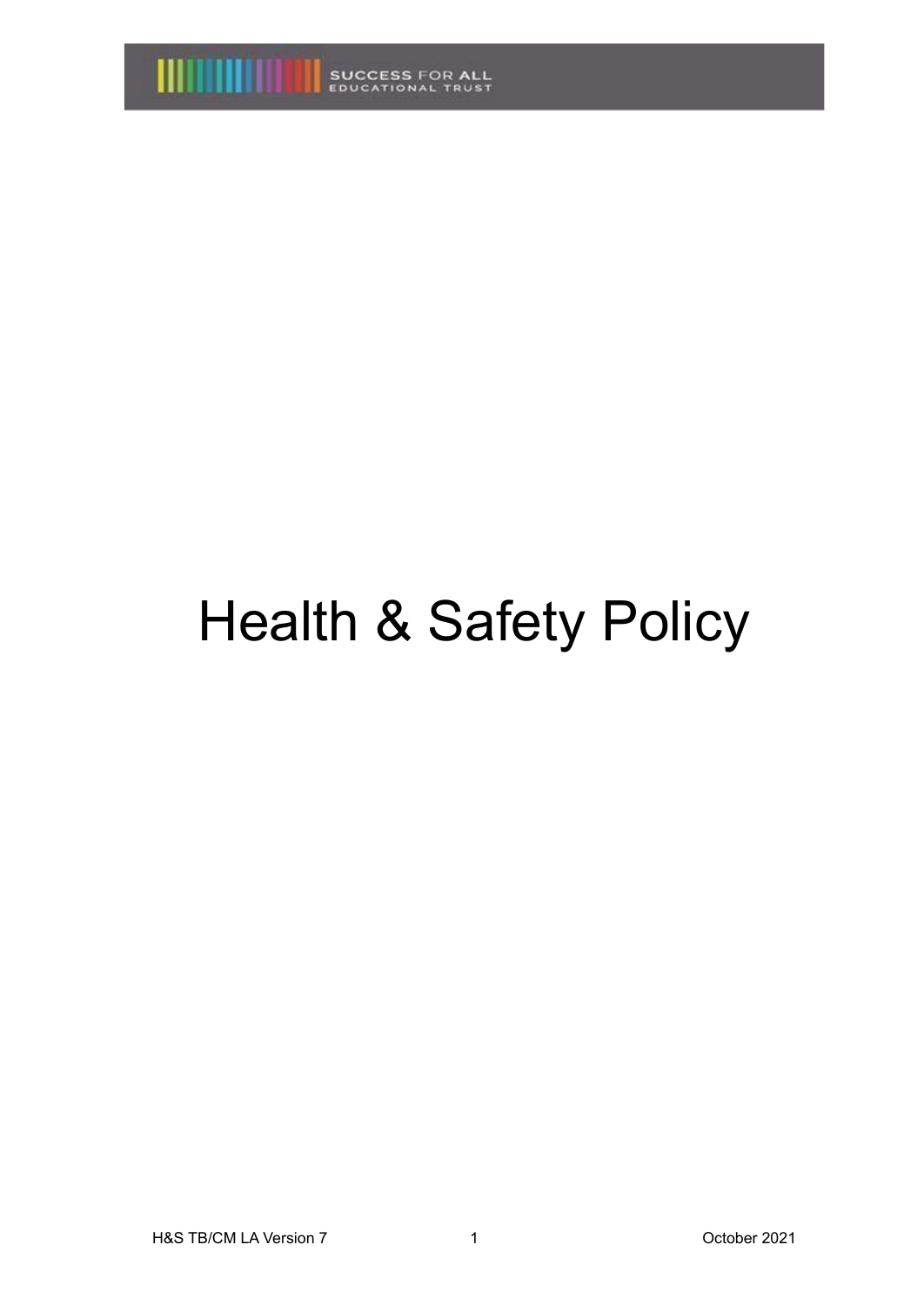## **Status of this document**

This Policy details the local arrangements for managing health & safety at the Success For All Educational Trust (SFAET).

## **Statement of intent**

SFAET is committed to ensuring high standards of health & safety in all its activities. It aims to not just comply with the minimum health & safety legislative requirements but, the spirit of the law as well. The Trust values its employees and will endeavour to ensure that their health, safety and welfare, and those of any visitors to the site (including pupils), is protected so far as is reasonably practicable. It recognises the economic and social benefits which are derived from the implementation of an effective health & safety management system. In order to derive these benefits the Board of Trustees and Senior Management Team commit to providing the necessary leadership and resources to implement, maintain and continuously improve the Trust's safety management system.

Signed Chair of Trustees Signed Executive Headteacher

## **Safety Management System**

The School's Safety Management System is based on the HSE's model in HSG 65 "Successful Health & Safety Management".

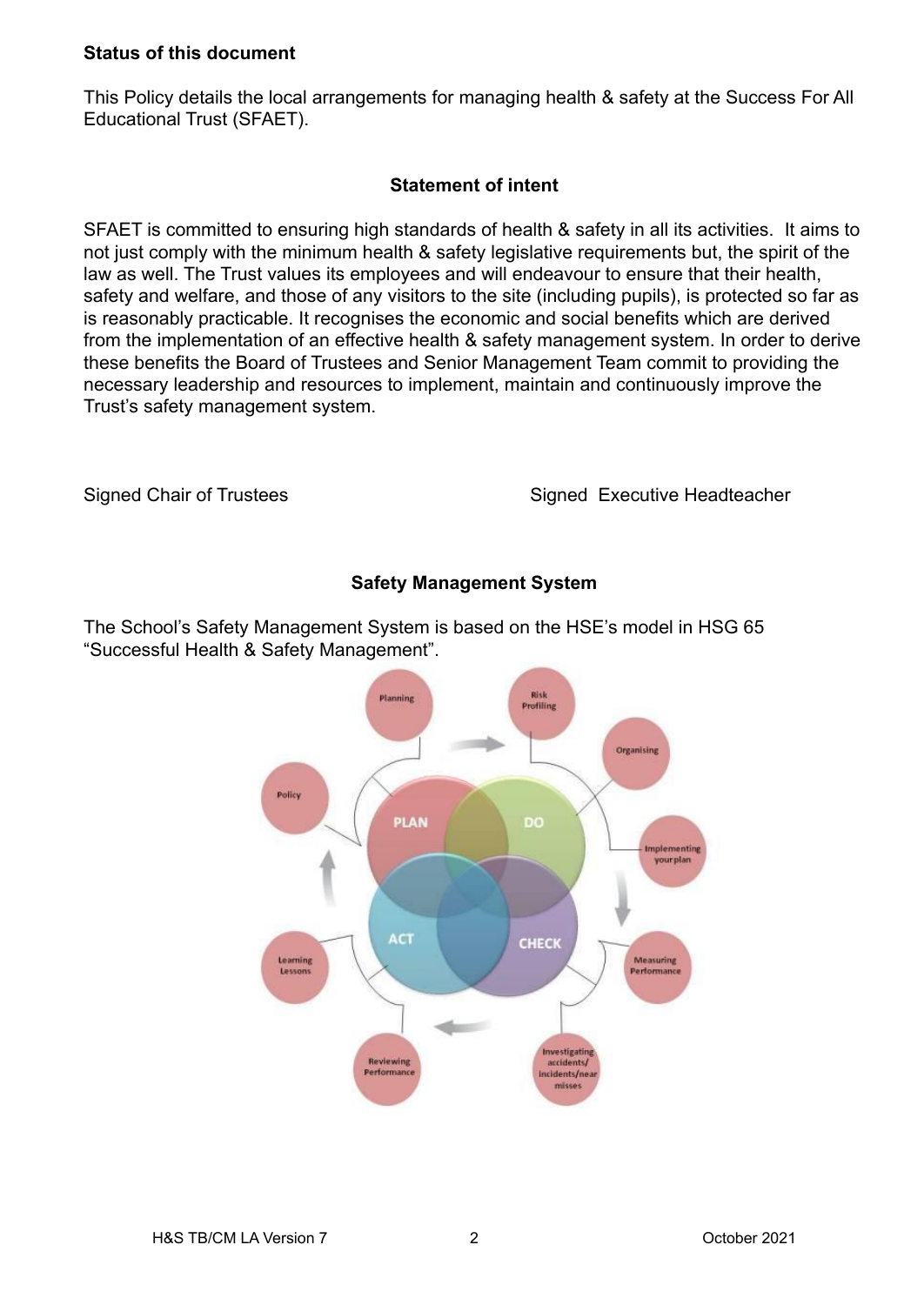# **Board of Trustees**

The Board of Trustees is responsible for ensuring that:

- It considers the health & safety implications of its decisions;
- Adequate resources are allocated to health & safety;
- Overall objectives for the School's Safety Management System are set and reviewed;
- Health & safety standards are maintained by monitoring the school's performance on a termly basis;
- At least one health and safety local committee member is nominated;
- This Policy is kept up to date by reviewing it annually.

# **Health & Safety Local Committee Members**

Health & Safety Local Committee Members will:

- Participate in termly workplace inspections of the establishment;
- Monitor the School's health & safety performance (including against its SMS action plan) on behalf of the Local Committee (see the arrangements section for further details on monitoring requirements);
- Present a report to the Local Committee each term detailing the findings of their activities.

## **All Employees**

All employees have a legal duty to take care of their own health and safety and the safety of others affected by their acts and omissions, and to co-operate with the School to enable it to carry out its responsibilities. They must not interfere or misuse anything provided to ensure people's health and safety.

They also have a responsibility to report hazards and unsafe practices which they become aware of using the School's hazard reporting system. The employee should take all reasonable steps to make the situation safe (without putting themselves at risk) until it can be dealt with.

It is the responsibility of all employees to comply with the School's Health and Safety Policy and associated arrangements, and to co-operate with the School on its implementation.

Employees must ensure that they are fully aware of their own health & safety responsibilities, these will be detailed in this document and in local/departmental procedures.

Employees are reminded that failure to comply with health and safety requirements could lead to disciplinary action.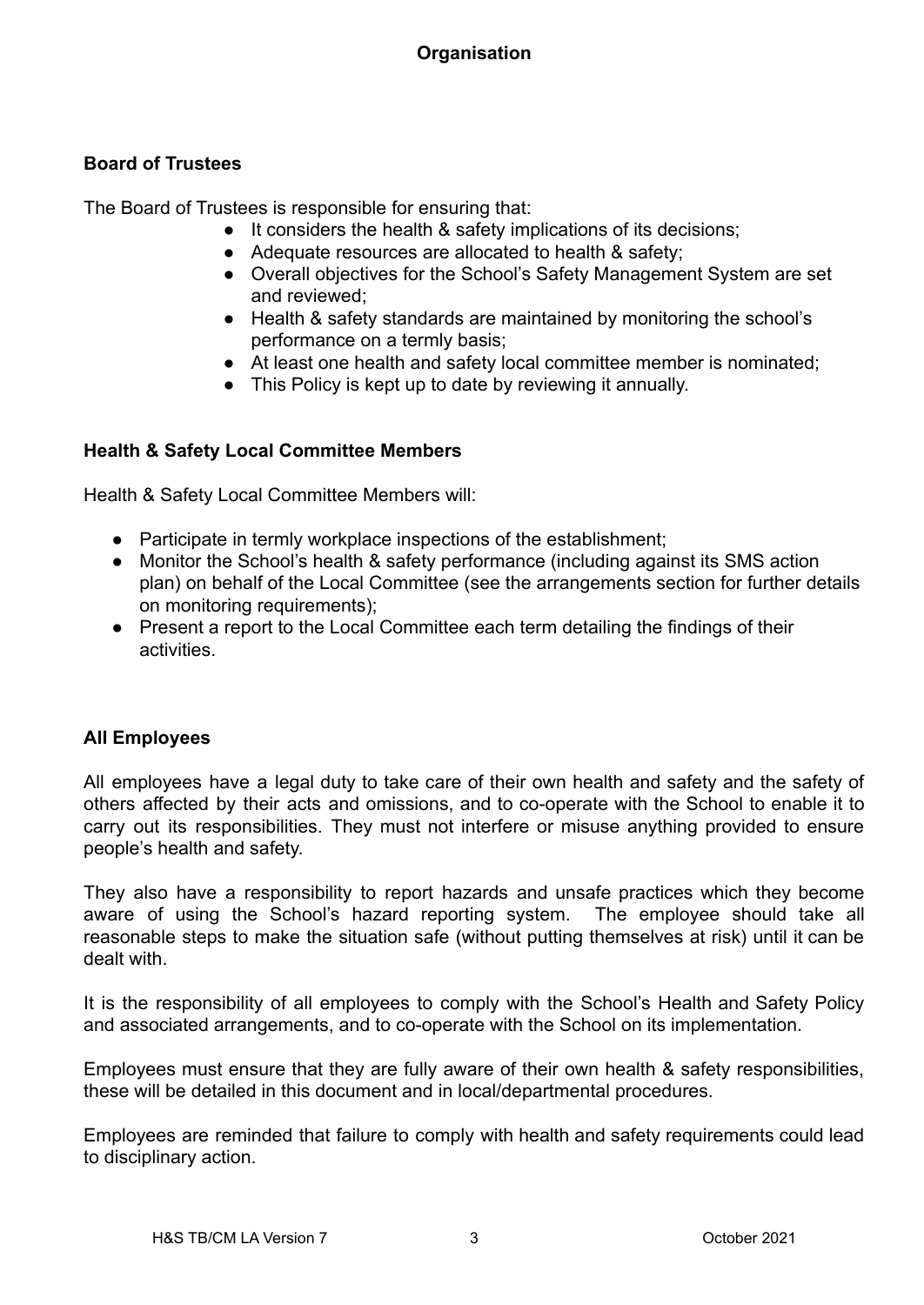Note for female staff: The School has duties to assess and control the risks to pregnant workers and nursing mothers. In order to be able to fulfil this duty employees need to inform their line manager about their pregnancy at the earliest opportunity. The School recognises that some prospective parents may not wish for information on their pregnancy to become public. The School will endeavour to fulfil these wishes, but will always put the interests of the health of the employee and their unborn child above preventing disclosure.

## **Headteacher**

The Headteacher is responsible for ensuring that:

- The health & safety decisions of the Board of Trustees are complied with;
- Systems are established and maintained within the School to ensure that health & safety is effectively managed;
- A Health & Safety Coordinator has been appointed;
- Sufficient resources are allocated to enable health and safety to be successfully managed;
- This Policy is brought to the attention of all staff and they are aware of their responsibilities under them;
- Health and safety information is communicated to relevant staff:
- Accidents are recorded, reported and investigated using the established procedures;
- There are adequate arrangements in place to enable the School's employees to be consulted on matters affecting their health & safety. Where trade union safety representatives have been appointed that suitable arrangements are made to enable them to be able to undertake their duties;
- Assessments for all risks to health and safety are carried out and the significant findings recorded, with appropriate preventative measures being taken. In particular he/she will ensure that adequate arrangements have been made to manage potential emergency situations
- New employees receive appropriate health, safety and welfare information, instructions and training, including details of the Health, Safety and Welfare Policy, fire and other safety procedures;
- The School's health and safety performance is monitored;
- Termly health and safety inspections of the School are carried out. In order to demonstrate senior management commitment to health & safety he/she will participate in at least one inspection per year.

#### **Senior Management Team**

The Senior Management Team manages the day-to-day operation of the School. It is therefore responsible for ensuring there is a positive health and safety culture within the School. It is also responsible for establishing and maintaining the School's safety management system.

Members of the Team are responsible for deputising for the Headteacher in his/her absence.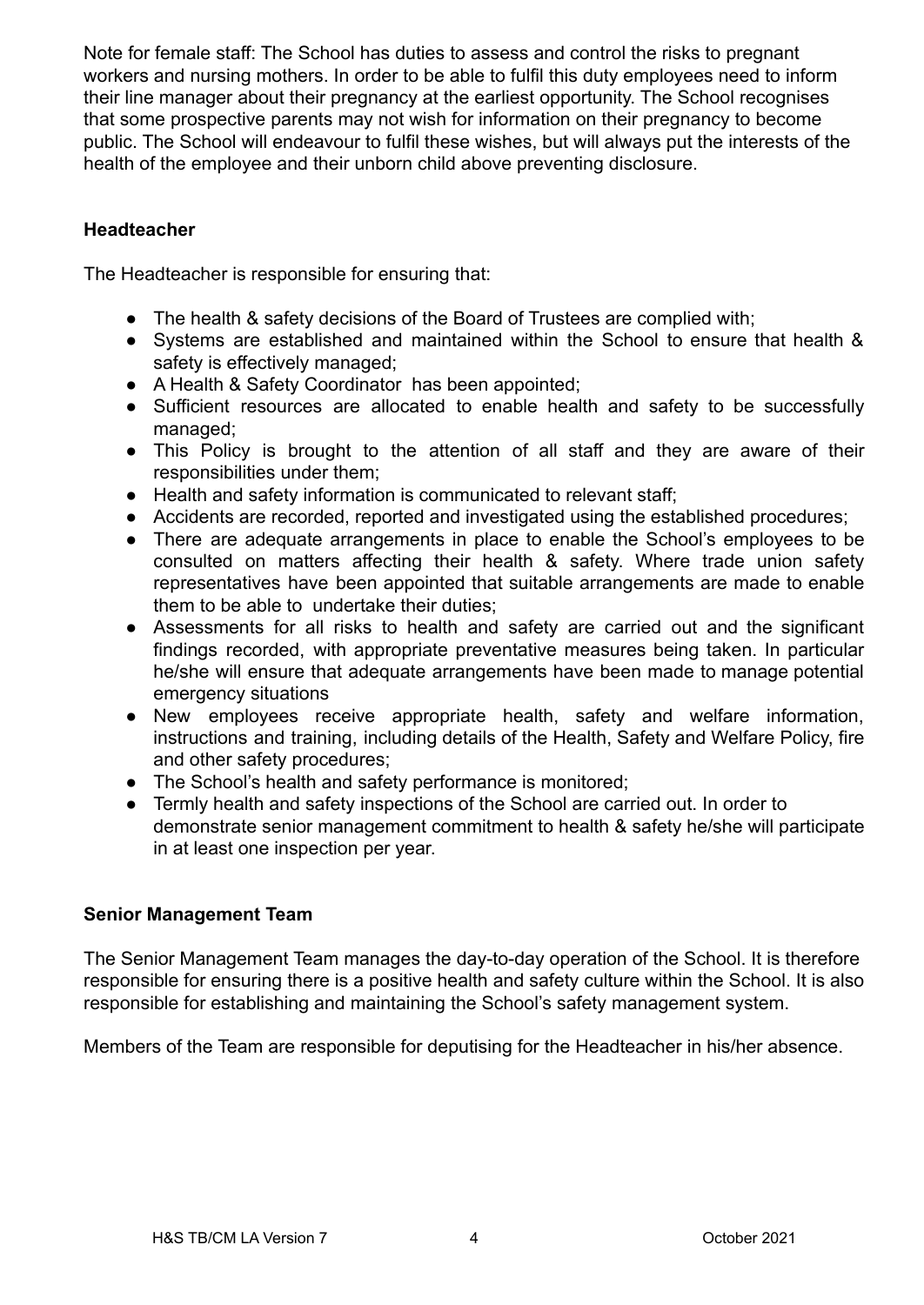## **Key responsibilities of all managers and supervisors**

All line managers and supervisors (i.e. anybody who has responsibility, including overseeing or directing, other employees) are responsible for ensuring this Policy, and the arrangements made under it are implemented in their areas of activity. As a general rule the direct responsibility of managers for health and safety is determined by the extent to which they have the authority to take executive action. Therefore, if they have the authority to make a general decision about some aspect of their work then they are responsible for the health and safety implications of that decision.

Key general management responsibilities include:

- (a) Promoting and developing a positive attitude towards health, safety and welfare throughout the School;
- (b) Ensuring that they are and remain competent to undertake their role;
- (c) Ensuring that work activities under their control are carried out, so far as is reasonably practicable, safely and without risk to health, and that adequate arrangements are made for welfare;
- (d) Ensuring risks are assessed, the significant findings recorded, safe systems of work developed and communicated to employees, and appropriate protective and preventive measures implemented;
- (e) Ensuring all accidents, near misses and acts of violence and aggressions are investigated and recorded using the School's established systems;
- (f) Monitoring the implementation of this Policy and health, safety and welfare arrangements in their area of work to ensure continuous improvement;
- (g) Ensuring employees under their control are adequately trained, informed, instructed and supervised;
- (h) Making suitable arrangements for consultation with employees and employee safety representatives;
- (i) Ensuring that only contractors who have been assessed for their health and safety competence are appointed to carry out work on the School's behalf, and that co-ordination and co-operation with contractors takes place in order that risks to School employees, pupils, contractor's employees and others are minimised;
- (j) Reporting health and safety issues which they cannot resolve to the School's Health & Safety Co-ordinator.

It is important that managers and supervisors understand the extent of their responsibilities, and that, the higher up the line management structure they are, the greater their responsibility will be.

Some managers within the School have additional responsibilities to the general duties and these are described below. Duties relating to the inspection and maintenance of plant &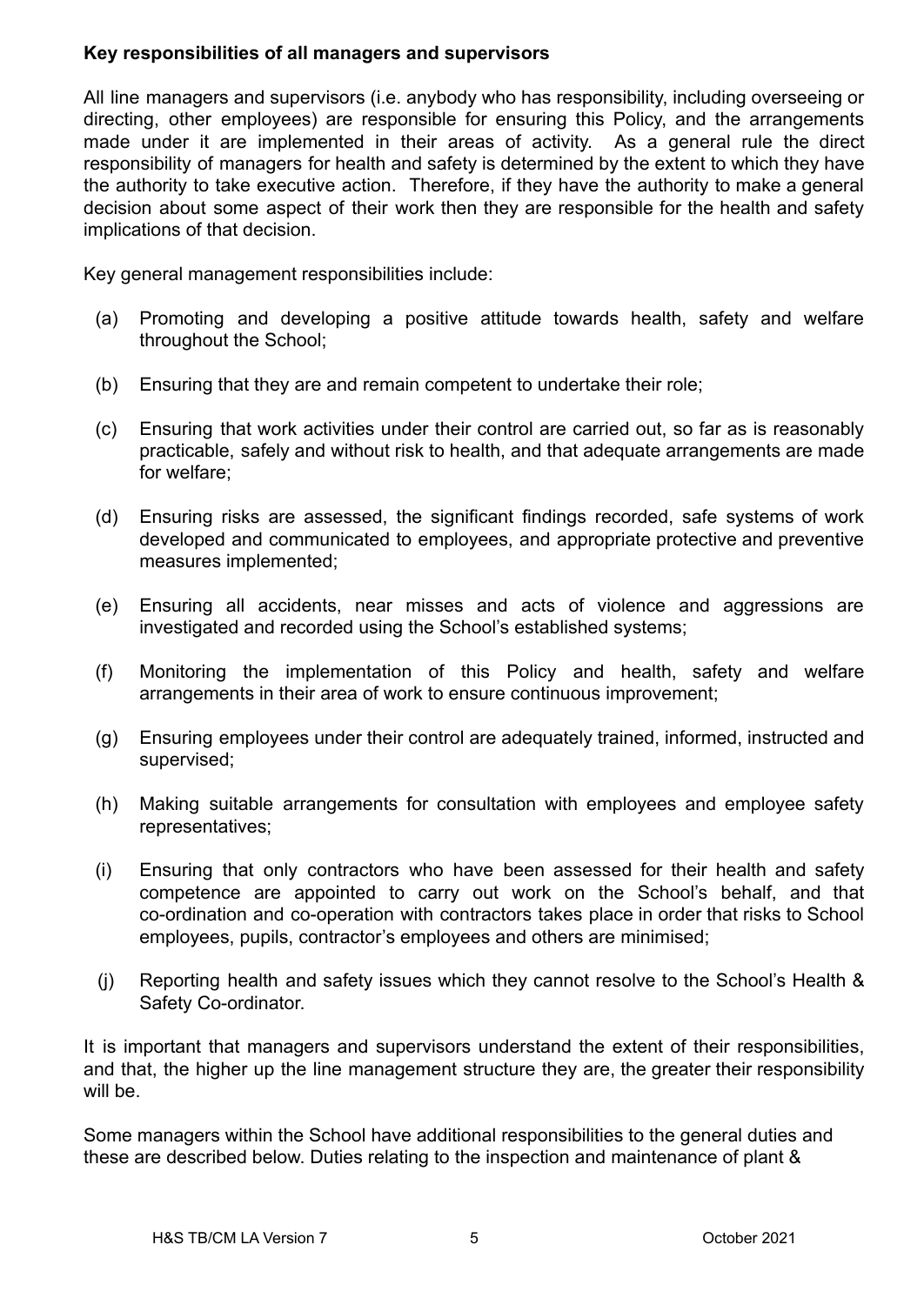equipment (either directly or contract management) are contained in the Maintenance and inspection matrix at the end of this section - Appendix A.

## **Health & Safety Co-ordinator**

The main purpose of this role is to champion and monitor the implementation of the School's Health & Safety Policy on behalf of the Headteacher. They are therefore responsible for:

- a) Establishing central record keeping systems for the School, for key documents such as risk assessments, safe systems of work and emergency procedures;
- b) Preparing health and safety monitoring reports for the School's Local Committee on behalf of the Headteacher;
- c) Reporting deficiencies, failures, or lack of co-operation with the School's safety management system to the Headteacher where they are unable to achieve resolution themselves.
- d) Liaising with the Schools' Health & Safety Team. Including the adoption and distribution of corporate policy and guidance within the School.

## **Site Manager/School Keeper/Caretaker**

Is responsible for ensuring the health and safety of the site, in particular they are responsible for:

- Ensuring that all fire exits are clear from obstruction and unlocked prior to the building being occupied;
- Undertaking the weekly test of the fire alarm system;
- Undertaking the weekly test of the emergency lighting system;
- Undertaking the weekly test of the magnetic door release mechanisms;
- Checking the hazard reporting book at least daily, rectifying those issues within their authority and notifying the Health & Safety Co-ordinator of any unresolved issues;
- Undertaking termly inspections of the communal areas of the School to identify hazards;
- Liaising with lettees to ensure that they are aware of evacuation procedures and routes, hazard and accident reporting procedures;
- Liaising with contractors to ensure that they are aware of relevant School procedures, including but not limited to fire, hazard & accident reporting and asbestos control.

#### **Heads of Department**

Heads of Departments are responsible for implementing the Health and Safety Policy within their Department.

In particular, Heads of Department will need to ensure that:

- A copy of risk assessments relevant to the Department is maintained.
- Equipment within the Department is maintained in a safe condition. To achieve this the Head of Department/Faculty will ensure that the equipment is subject to regular inspections by competent staff and an annual maintenance programme.
- Termly inspections are undertaken to identify hazards and unsafe acts and omissions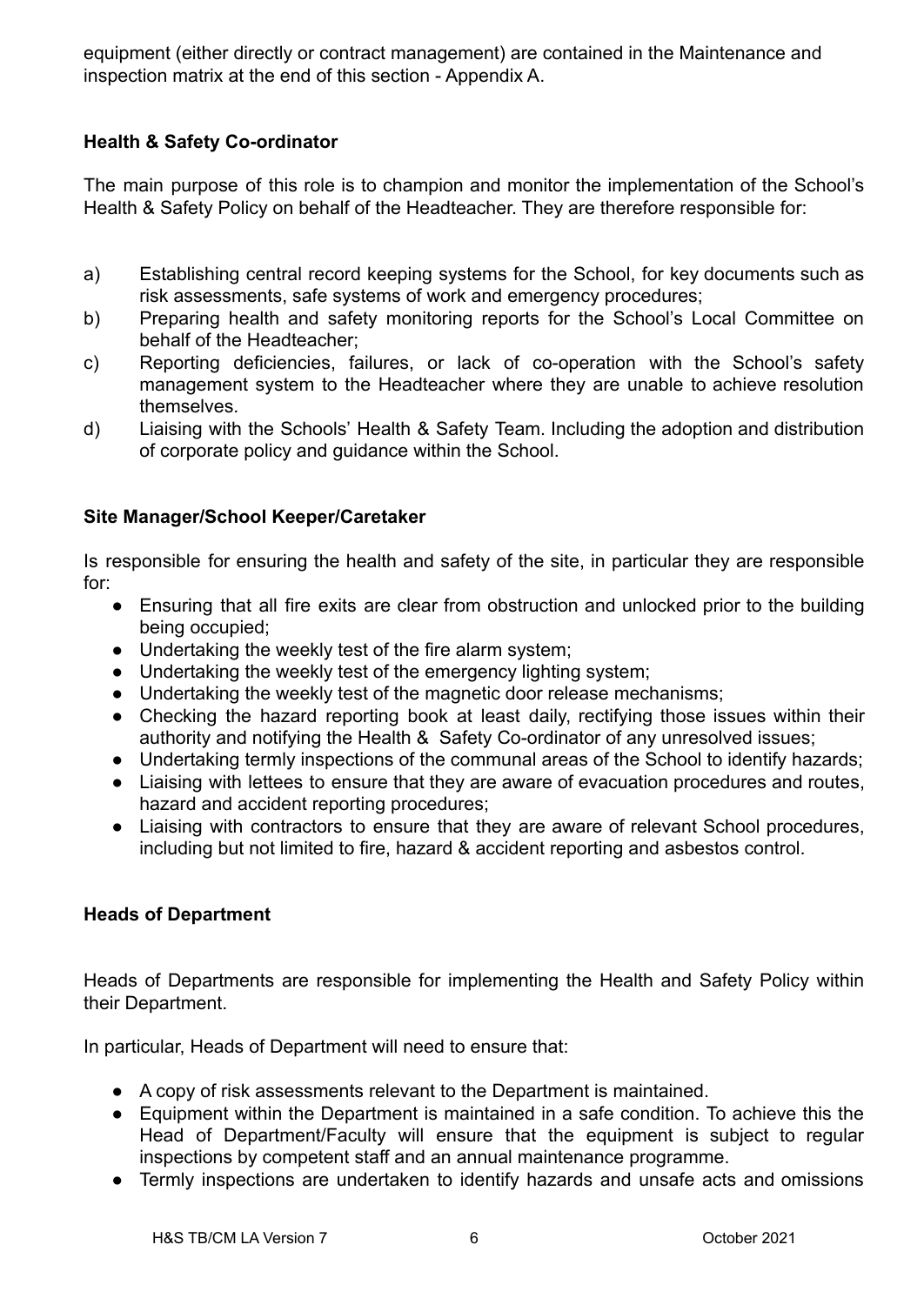within the Department/Faculty, and that an action plan is produced to ensure that any issues identified are resolved;

- New employees receive appropriate health and safety information, instruction and training, including Departmental/Faculty safety procedures;
- Records are maintained of the Department/Faculty's health & safety activities:

## **Teachers**

The health, safety and welfare of students in classroom, laboratories and workshops is the responsibility of the class teacher. These rules also apply to student teachers who must be made aware of their responsibilities by a professional tutor.

A class teacher is expected to:

- Know the emergency procedures in respect of fire and first-aid and the special health and safety measures to be adopted in his/her own teaching areas and to ensure that they are applied;
- Be aware of, and follow, health and safety quidance;
- Exercise effective supervision of students and ensure that they know of the general emergency procedures in respect of fire and first-aid and the special safety measures of the teaching area;
- Give clear instructions and warnings as often as necessary **(notices, posters, hand-outs are not enough)**;
- Ensure that students' coats, bags, cases etc, are safely stowed away;
- Integrate all relevant aspects of health, safety and welfare into the teaching process and if necessary give special lessons on health, safety and welfare;
- Follow safe working procedures personally;
- Ensure protective clothing, guards, special safe working procedures etc. are used when necessary;

Make recommendations on health, safety and welfare matters to the head of subject or team leader.

## **Technicians**

Technicians are responsible for:

- Undertaking termly inspections and maintenance of hand-tools, apparatus, personal protective and testing energy supply outlets/taps/sockets in the teaching and preparation areas in accordance with departmental checklists;
- Ensuring that hazardous substances are stored appropriately;
- Ensuring preparation and practical teaching areas are kept tidy.

#### **Educational Visits Co-ordinator**

The EVC is responsible for ensuring that all trips and visits are approved in accordance with the Borough's Policy and that the visit leader is competent and has completed a suitable and sufficient risk assessment.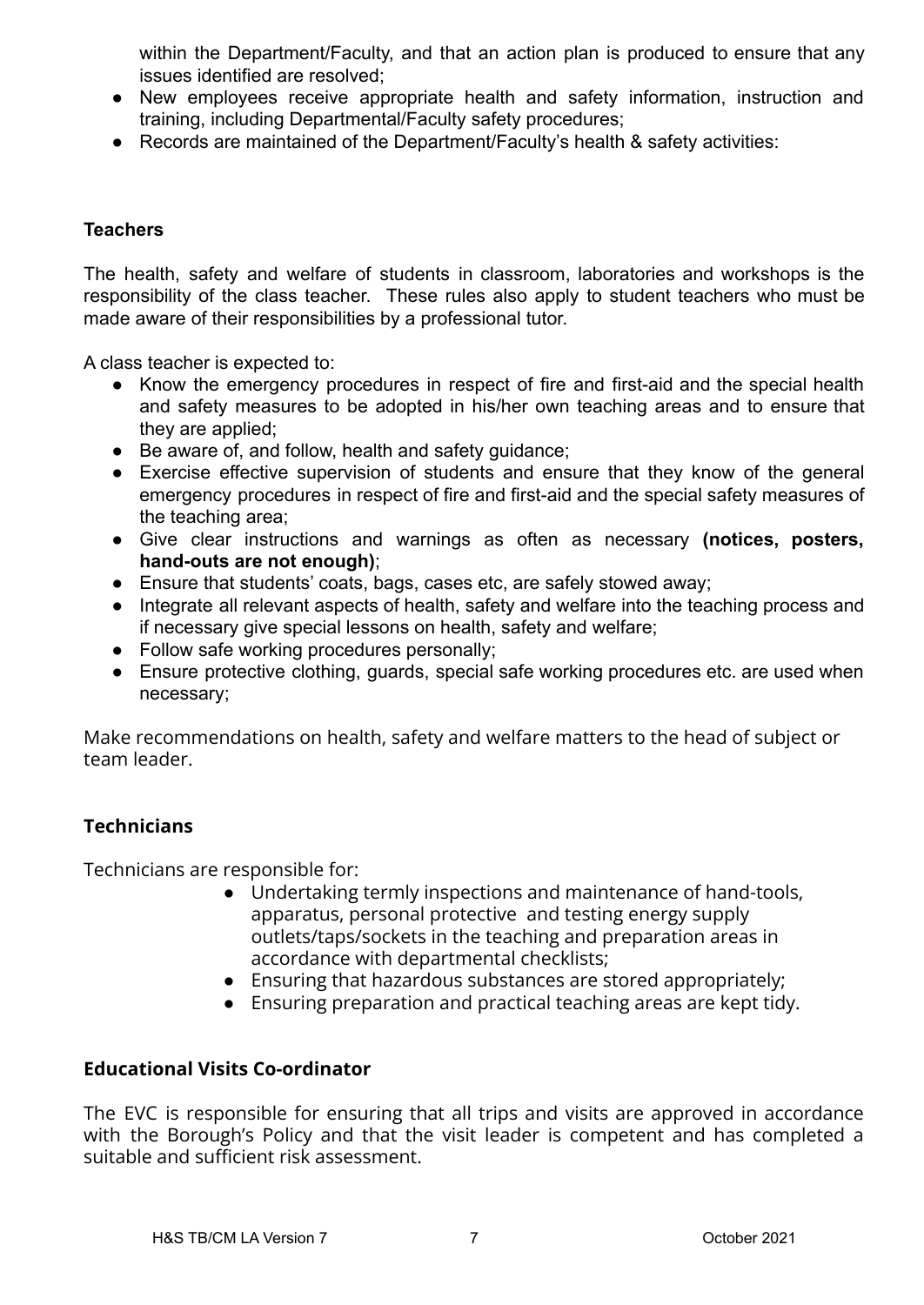## **Mid-day Assistants**

Mid-day assistants must ensure that they know the role which they must play in the event of an emergency evacuation and the procedure for first aid during the lunch period.

## **Competent Advice**

The Schools utilises the oneSource Health & Safety Team as its source of competent health and safety advice.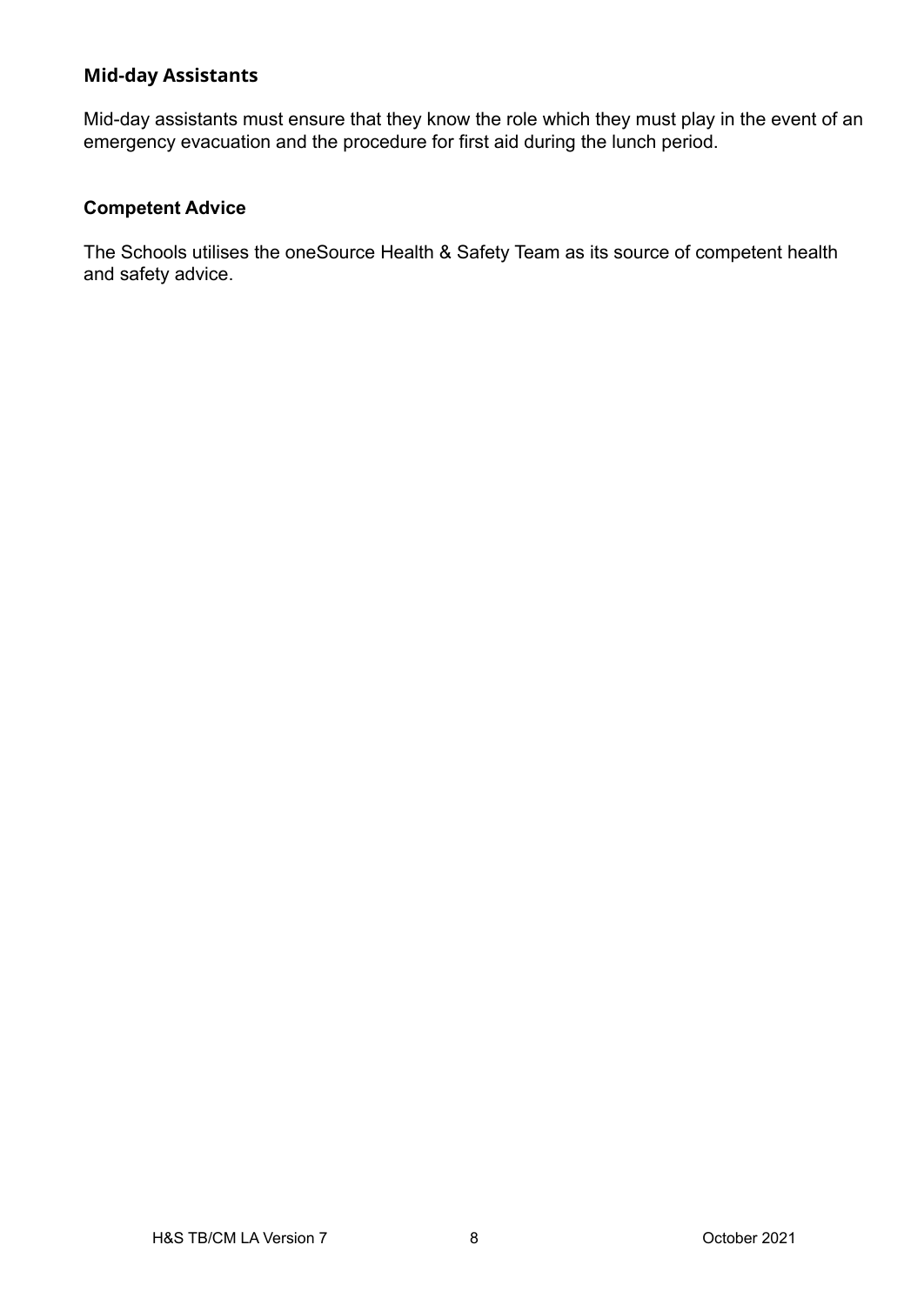Appendix A - to be completed by School Site Manager

| <b>Maintenance and Inspection Matrix</b>      |                                        |                                 |                                    |                                           |                                                                           |  |  |  |
|-----------------------------------------------|----------------------------------------|---------------------------------|------------------------------------|-------------------------------------------|---------------------------------------------------------------------------|--|--|--|
| <b>Plant/Equipment/Service</b>                | Maintenance/<br><b>Inspection type</b> | <b>Frequency</b>                | <b>Scheduled</b><br>for<br>(month) | <b>Current</b><br>Contractor/<br>in-house | <b>Responsible person</b><br>(task performance or<br>contract management) |  |  |  |
| Air Conditioning                              | Maintenance                            | Annually                        |                                    |                                           |                                                                           |  |  |  |
| Air receivers >250bar/litres                  | Inspection                             | Annually                        |                                    |                                           |                                                                           |  |  |  |
| <b>Asbestos Monitoring</b>                    | <b>Check</b>                           | Variable                        |                                    | In-house                                  |                                                                           |  |  |  |
| Autoclaves                                    | Inspection                             | Annually                        |                                    |                                           |                                                                           |  |  |  |
| <b>Boiler</b>                                 | Maintenance                            | Annually                        |                                    |                                           |                                                                           |  |  |  |
|                                               | Inspection                             | Annually                        |                                    |                                           |                                                                           |  |  |  |
| Clinical waste disposal                       | Waste collection &<br>disposal         | Dependent on risk<br>assessment |                                    |                                           |                                                                           |  |  |  |
| D&T plant/equipment                           | Safe condition                         | Annually                        |                                    | In-house                                  |                                                                           |  |  |  |
|                                               | Maintenance                            | Annually                        |                                    |                                           |                                                                           |  |  |  |
| Electrical (mains wiring)                     | Inspection                             | 5 Yearly                        |                                    |                                           |                                                                           |  |  |  |
| Electrical (PAT)                              | Inspection                             | variable                        |                                    |                                           |                                                                           |  |  |  |
| Emergency evacuation chairs                   | Inspection                             | Annually                        |                                    |                                           |                                                                           |  |  |  |
|                                               | <b>Visual Check</b>                    | Monthly                         |                                    |                                           |                                                                           |  |  |  |
| Entrance Barrier/gates (powered               | Inspection (powered)                   | Annually                        |                                    |                                           |                                                                           |  |  |  |
| and manual)                                   | <b>Visual check</b>                    | Termly                          |                                    | In-house                                  |                                                                           |  |  |  |
| Extraction systems (dust)                     | Inspection                             | Annually                        |                                    |                                           |                                                                           |  |  |  |
| <b>Extraction Systems (heat</b><br>processes) | Inspection                             | Annually                        |                                    |                                           |                                                                           |  |  |  |
| <b>Extraction Systems (Kitchens)</b>          | Maintenance                            | Quarterly                       |                                    |                                           |                                                                           |  |  |  |
| <b>Extraction Systems (fume</b><br>cupboards) | Inspection                             | Annually                        |                                    |                                           |                                                                           |  |  |  |
| <b>Emergency Lighting</b>                     | <b>Visual check</b>                    | Daily                           |                                    | In-house                                  |                                                                           |  |  |  |
|                                               | <b>Test</b>                            | Monthly                         |                                    | In-house                                  |                                                                           |  |  |  |
|                                               | Inspection/battery test                | Yearly                          |                                    |                                           |                                                                           |  |  |  |
| Fall arrest systems                           | Inspection                             | Annually                        |                                    |                                           |                                                                           |  |  |  |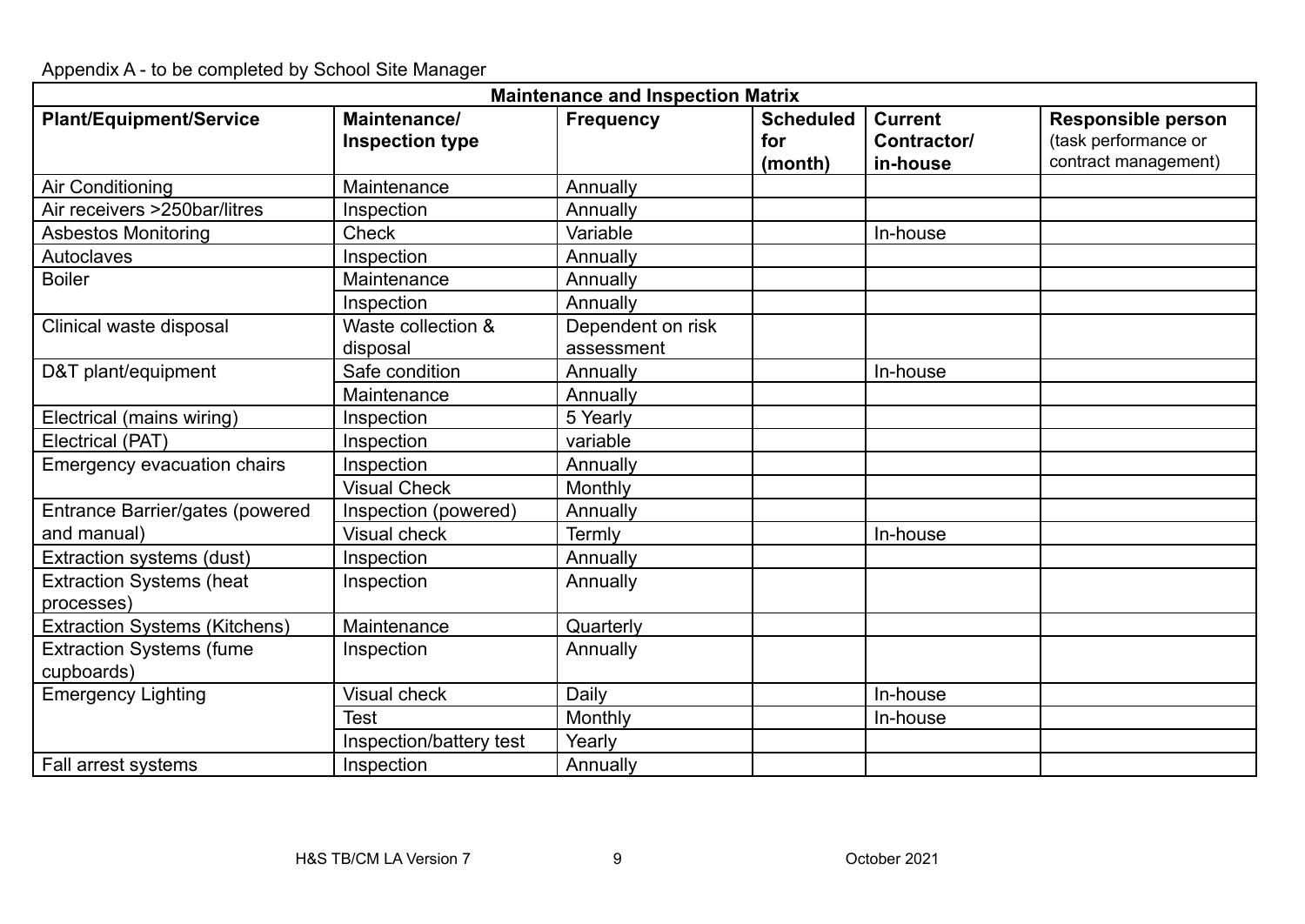| Fire Alarm, detectors and door | <b>Test</b>         | All in 13 week period | In-house |
|--------------------------------|---------------------|-----------------------|----------|
| release (including independent | Inspection          | Quarterly             |          |
| door release devices)          |                     |                       |          |
| Independent fire door release  | Battery change      | Annually              | In-house |
| devices                        |                     |                       |          |
| <b>Fire Doors</b>              | Inspection          | Annually              |          |
|                                | <b>Visual Check</b> | Monthly               | In-house |
| Fire escape staircases/ladders | Inspection          | 5 years after         |          |
| (external)                     |                     | installation/ every 3 |          |
|                                |                     | vears thereafter      |          |
|                                | <b>Visual check</b> | Annually              | In-house |
| <b>Fire Extinguishers</b>      | Inspection          | Annually              |          |
|                                | <b>Visual Check</b> | Monthly               |          |
| Fire evacuation doors          | <b>Visual Check</b> | Monthly               | In-house |
| <b>Fire Shutters</b>           | Maintenance         |                       |          |
|                                | Inspection          |                       |          |
| Gas appliances                 | Inspection          | Annually              |          |
| <b>Heating System</b>          | Maintenance         | Annually              |          |
| Hoists (engine)                | Inspection          | Annually              |          |
| Hoists & Slings (patient)      | Inspection          | 6 months              |          |
| <b>Intruder Alarm</b>          | Maintenance         | Annually              |          |
| Kiln                           | Inspection          | Annually              |          |
| Ladders/step ladders           | Inspection          | Annually              | In-house |
| Lifts/stairlifts               | Inspection          | 6 months              |          |
| Lightning conductors           | Inspection          | Annually              |          |
| <b>MEWP</b>                    | Inspection          | 6 monthly             |          |
| <b>Minibuses</b>               | <b>Check</b>        | Before use            | In-house |
|                                | Inspection (MOT)    | Annually              |          |
|                                | Maintenance         | Annually or as per    |          |
|                                |                     | manufacturer's        |          |
|                                |                     | schedule if shorter   |          |
| PH/Free Chlorine               | <b>Test</b>         | 3 times per day       | In-house |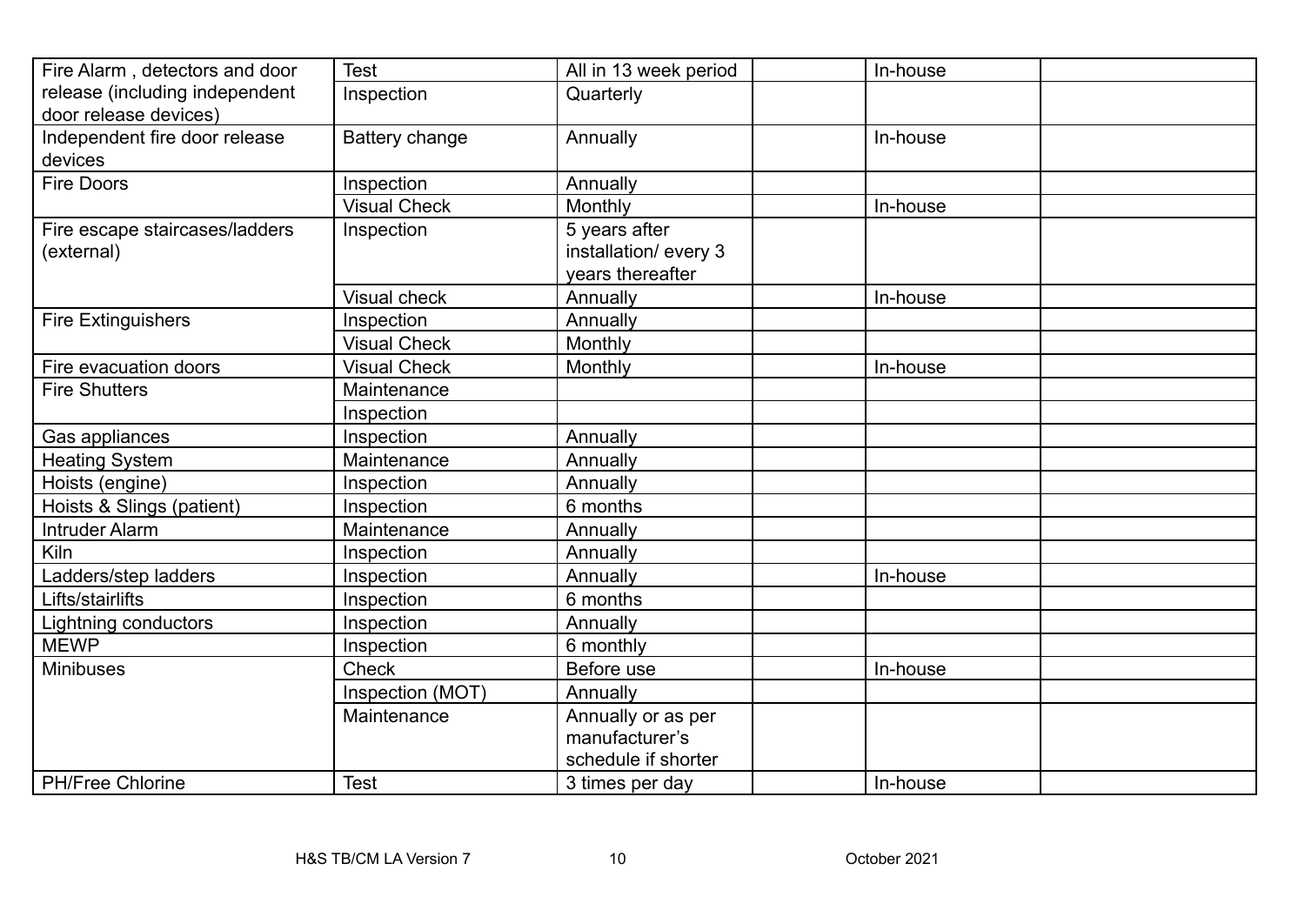| PE equipment (including<br>recreational posts) | Inspection              | Annually             |          |  |
|------------------------------------------------|-------------------------|----------------------|----------|--|
| Play Equipment                                 | Inspection              | Annually             |          |  |
|                                                | Visual check            | <b>Weekly</b>        | In-house |  |
| Pug Mill                                       | Inspection              | Annually             |          |  |
| <b>Radiation Sources</b>                       | Inspection              | Annually             | In-house |  |
| Shutter door systems                           | Inspection              | Annually             |          |  |
| Sprinkler systems                              | Inspection/Maintenance  | Annually             |          |  |
|                                                | Test                    | Monthly              |          |  |
| Steam engines                                  | Inspection              | Annually             |          |  |
| <b>Tower Scaffolds</b>                         | Inspection              | Annually             |          |  |
|                                                | After assembly          | Before use & every 7 | In-house |  |
|                                                | inspection              | days                 |          |  |
| Tie-in bolts                                   | Inspection              | Annually             |          |  |
| Trees (Zone 1)                                 | Inspection              | Annually             |          |  |
| Water Systems (descaling)                      | Maintenance             | Quarterly            |          |  |
| Water Systems (infrequent use)                 | <b>Flushing</b>         | <b>Weekly</b>        | In-house |  |
| Water Systems (hot & cold)                     | Inspection/Maintenance/ | 6 monthly/Annually   |          |  |
|                                                | sampling                |                      |          |  |
| Water Systems (temperature)                    | <b>Test</b>             | <b>Monthly</b>       |          |  |
| Water Systems - thermostatic<br>mixing valves  | Maintenance             | 6 monthly            |          |  |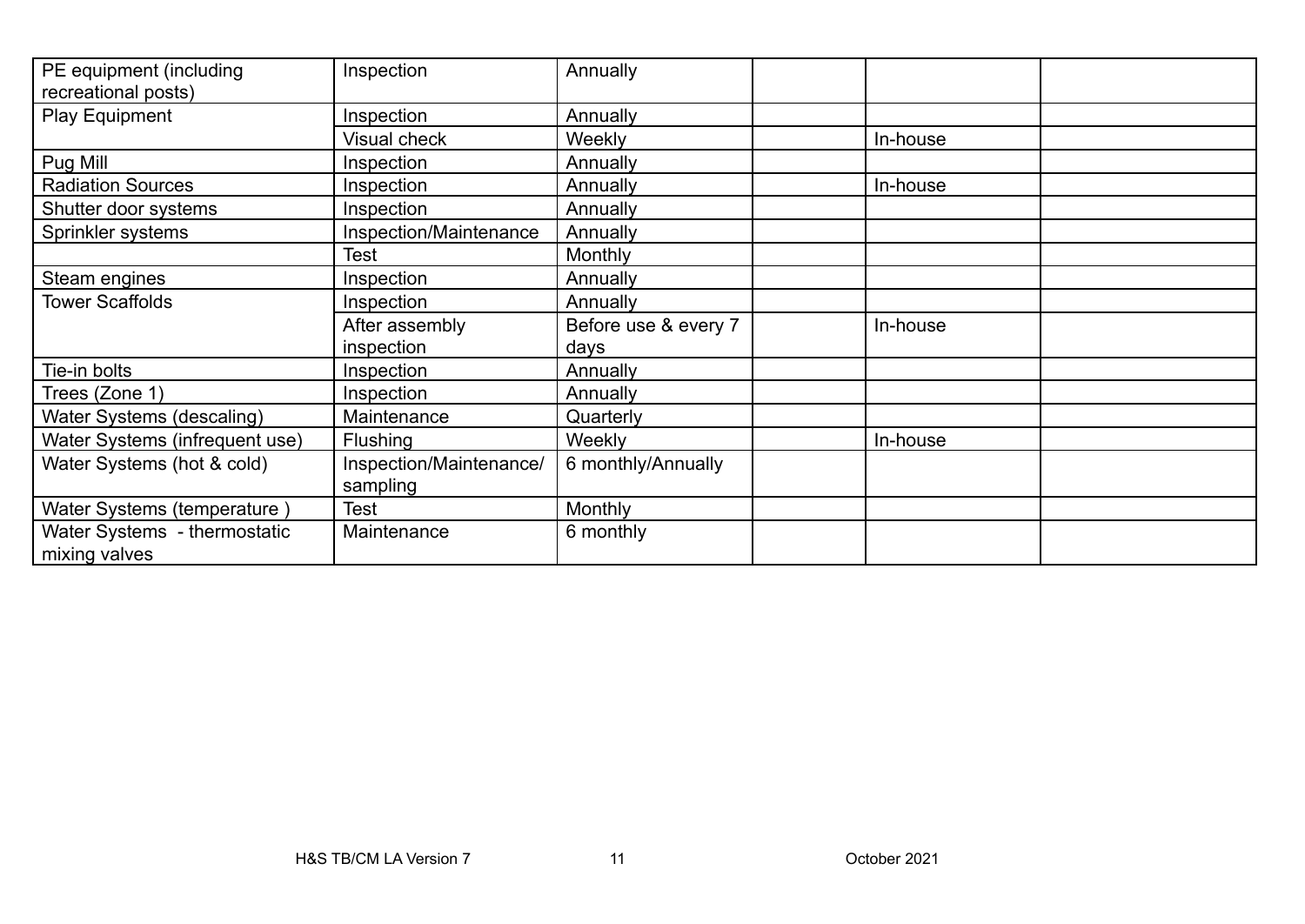#### **Arrangements**

This Section details the arrangements which the School has in place for managing health & safety. In most cases it will signpost to other documents/procedures. The School utilises the oneSource Health and Safety Team's "Health and Safety Manual". This is an on-line resource which details how various tasks should be undertaken. The Manual forms part of the School's arrangements to manage health and safety.

## Document Control

The School has implemented a system of document control to ensure that the most upto date versions of documents are accessed by staff.

## **Risk assessments**

The School has assessed the risks relating to its operations using a hazard register to ensure that all activities have been managed appropriately to the level of risk they pose. Where significant risks have been identified these and the necessary control measures have been recorded on individual risk assessments. The Health & Safety Co-ordinator maintains a central record of all risk assessments. Copies of appropriate risk assessments are held by all departments/subject leads. For some risks the School has adopted the control measures outlined in the oneSource's Health and Safety Manual.

Line managers are responsible for ensuring that their staff are aware of, and understand the findings of the risk assessments relating to their work.

Before new activities are undertaken or when an existing activity is changed the manager in overall control of the activity/subject lead will ensure that a new or revised risk assessment is produced. Guidance on completing risk assessments is contained in the Management Systems section of the Health & Safety Manual and risk assessment form templates are available in the Supporting Documents Section.

Risk assessments will be reviewed at least annually.

#### **Fire**

The School has undertaken a fire risk assessment the findings of which have resulted in the development of systems to mitigate and control the risk. Notices containing the actions required in the event of a fire are sited around the School. The Fire Register which contains the assessment and details on the management of the various control measures is located in the Site Manager's office.

#### **Hazard and unsafe acts & omissions reporting**

Hazards are things with the potential to cause harm, such as torn carpets, damaged electrical sockets etc. Unsafe acts and omissions are when people undertake tasks in an unsafe manner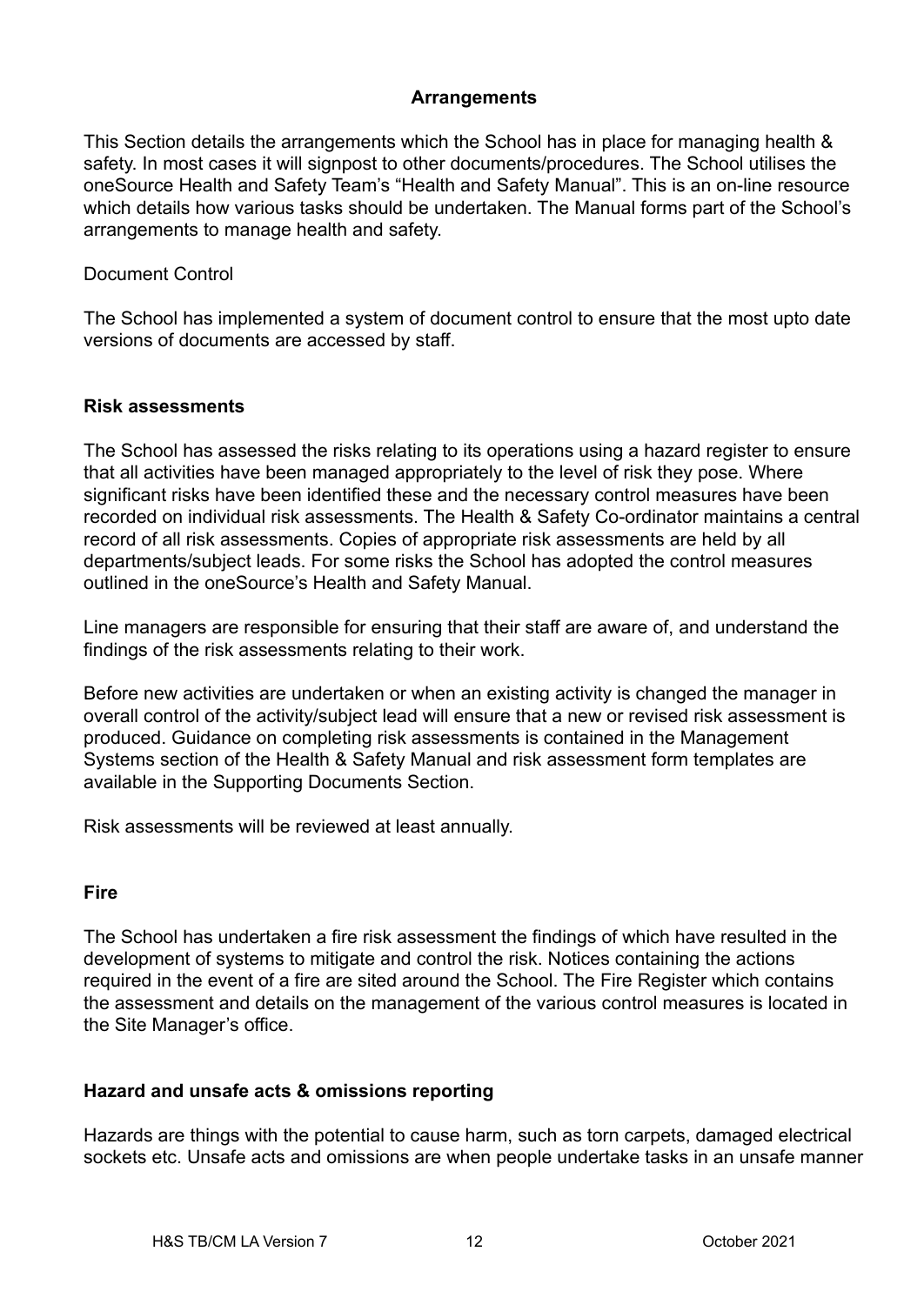regardless of the reasons for their behaviour. All hazards and unsafe acts and omissions must be reported. The hazard reporting book/ form is located in the Site Manager's office.

## **Accident & near miss reporting**

A near-miss is incident which could have resulted in injury or loss, if the circumstances were different (for example if a school keeper was working on a tower scaffold and dropped a tool, but luckily it did not actually cause any injury or damage).

All accidents and near misses must be reported. Minor injuries to pupils are recorded in bump books. All other accidents are to be reported to School Office staff who will record the incident using the Authority's on-line accident reporting system.

#### **Communication**

The School communicates information on health & safety to its employees using the following methods:

As part of the induction process; Team meetings/Departmental/Staff meetings; Staff circulars/newsletter; Staff notice boards 1:1s

#### **Consultation on health & safety matters**

The London Borough of Havering operates the Schools' Health and Safety Performance Group. This Group which includes representatives from the school management teams and appropriate trade unions discusses policy and other issues at a corporate level.

The School consults its staff regarding issues affecting their health and safety through staff meetings/team or department meetings/ School Safety Committee. Staff can also raise concerns via the Health & Safety Co-ordinator.

#### **First aid**

The School has assessed its needs in relation to first aid to ensure there is adequate provision at all times the School is occupied. Contact details for first aiders are displayed on notices around the school. Anyone requiring first aid should report to the school office.

#### **Contractor management**

The School will not use contractors unless they have been properly vetted (including health & safety). Contractors are required to sign in at Reception or the Site Office during school holidays. All contractors will be shown the asbestos register entries for the area they will be working in and be required to sign a declaration that they are aware of the asbestos' location